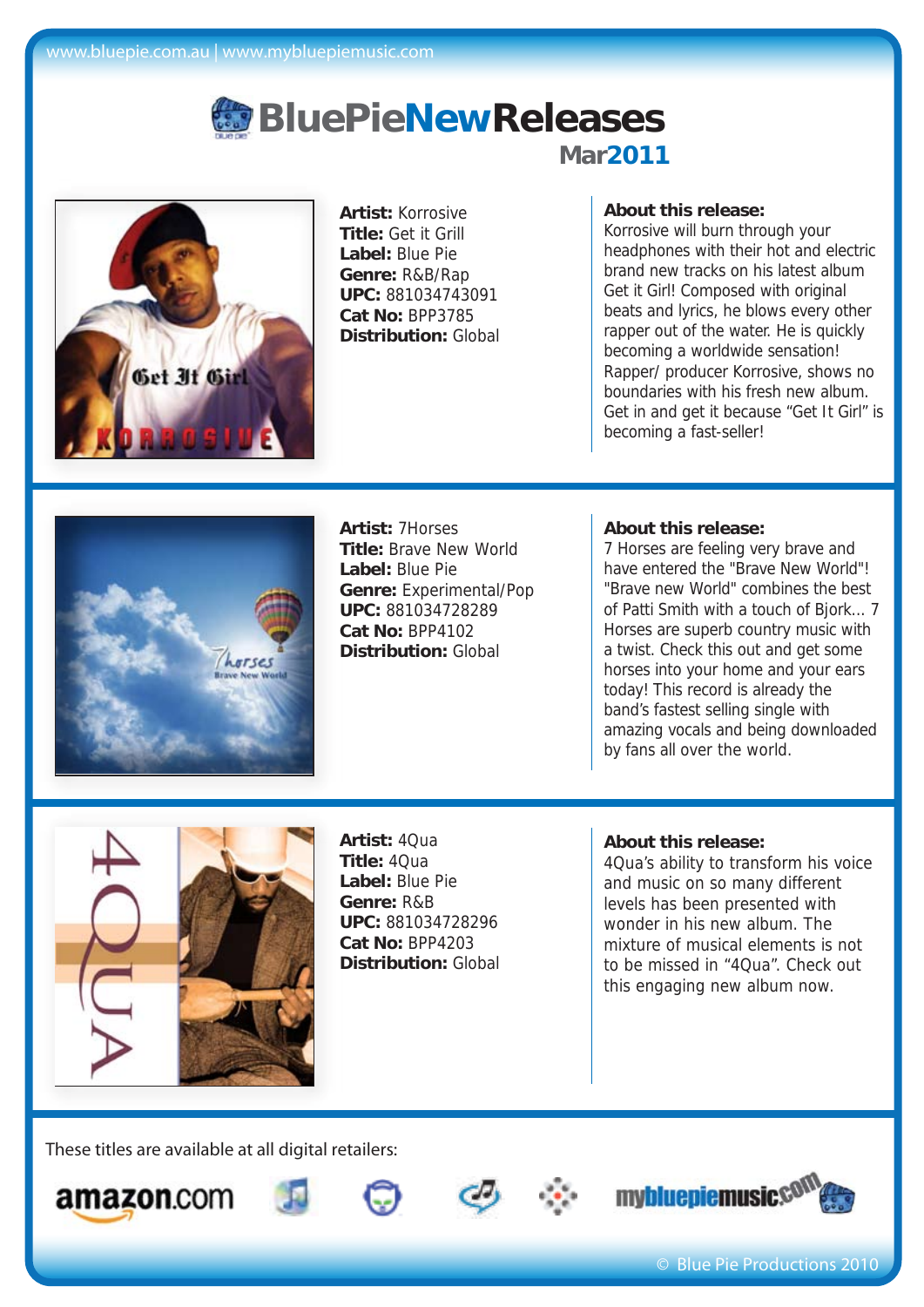

**Artist:** Billy Lofton **Title:** These Boots are Made for Walking **Label:** Blue Pie **Genre:** Dance **UPC:** 881034728333 **Cat No:** BPP4046 **Distribution:** Global

### **About this release:**

Billy Lofton's new spin on "These Boots are Made for Walking" generates a new upbeat version. Forget about line-dancing to this one. This creative piece of work will have anyone up and grooving away. This is a must have. Purchase it now on Itunes. Check out Billy Lofton's website at www.billylofton.com



**Artist:** Reign Lee **Title:** Angels In The Dirt **Label:** Blue Pie **Genre:** Alternative/Folk **UPC:** 881034728418 **Cat No:** BPP4185 **Distribution:** Global

### **About this release:**

With Time Out magazine calling Reign Lee's new album cinematic it's no surprise "Angels In The Dirt" is the talk of the town. Her individual taste of blending rock, alternative and folk flow throughout the music. This is a one off album to listen to.



**Artist:** Rob Marin **Title:** Share My Love **Label:** Blue Pie **Genre:** RnB **UPC:** 881034728449 **Cat No:** BPP4190 **Distribution:** Global

### **About this release:**

Rob Marin fans, the wait is over. And if you're not already a fan, then you soon will be. Marin's new single "Share My love" is out now! With his cool blend of R&B and pop he creates deep music with an immense emotional feel On the same album, he also turns respected past his like 'Here Waiting For You', into newly transformed masterpieces of his own!











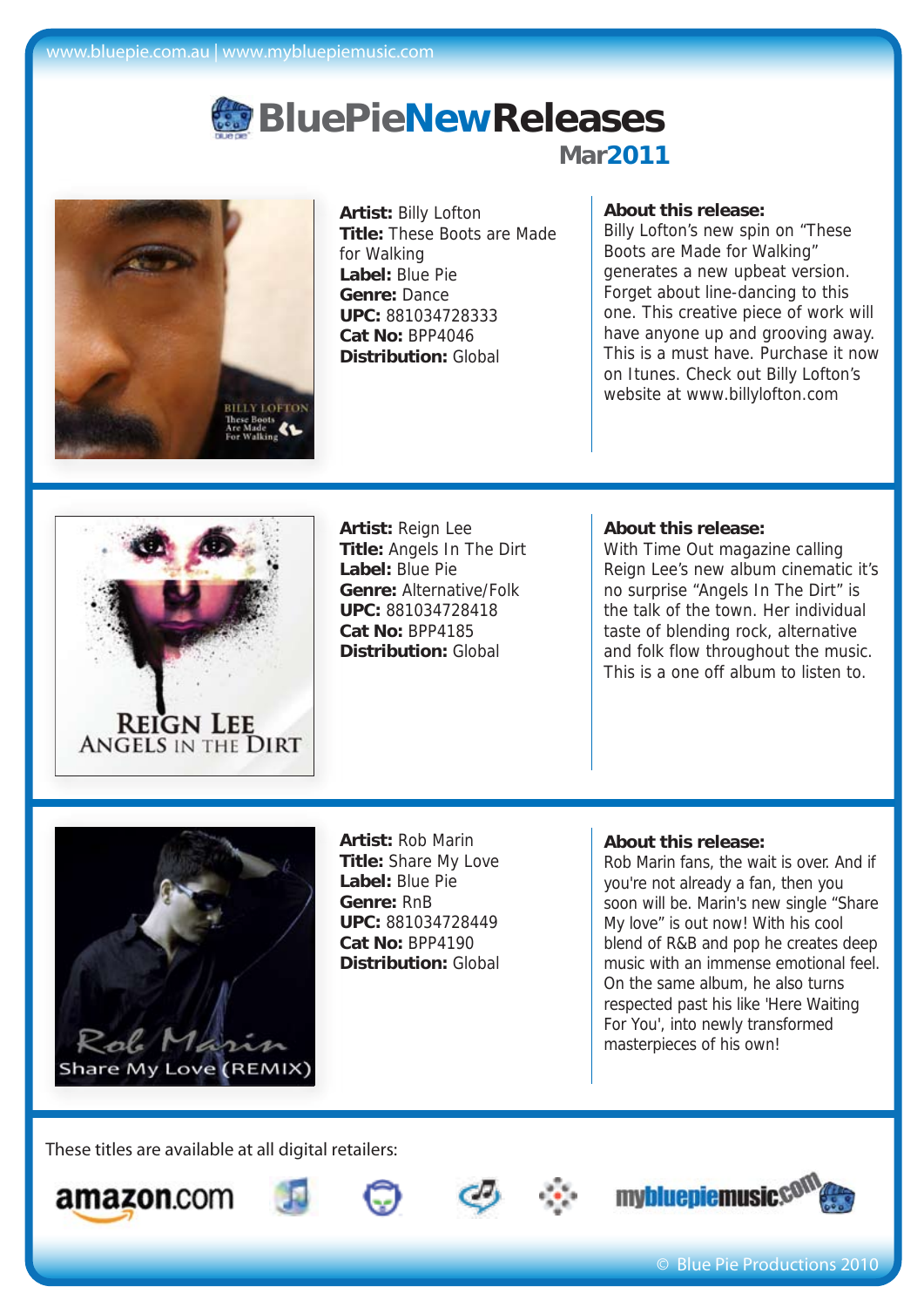

**Artist:** Tommy Dease **Title:** Soul Figure **Label:** Blue Pie **Genre:** Soul **UPC:** 881034728456 **Cat No:** BPP4191 **Distribution:** Global

### **About this release:**

No one flows better than Tommy Dease in his new single "Soul Figure".With a hypnotic beat and ear-catching lyrics, this is one cool jam not to leave hanging. It will send you into a world filled with soul!"Soul Figure" is now available for purchase through iTunes and other online digital retailers!



**Artist:** D-Dollar **Title:** D-Dollar **Label:** Blue Pie **Genre:** RnB/Rap **UPC:** 881034728494 **Cat No:** BPP4200 **Distribution:** Global

### **About this release:**

There are three words to describe this massive new album from D-Dollar (aka Donnell Sanders). Original, fresh and raw. The combination of D-Dollar's talent for spitting and experience of growing up on the mean streets has come together to create and reflect the harshness of the world he grows up in, through edgy lyrics and clean beats.



**Artist:** Kincart **Title:** Last Operation Out **Label:** Blue Pie **Genre:** RnB/Hip Hop **UPC:** 881034728517 **Cat No:** BPP4202 **Distribution:** Global

### **About this release:**

Kincart's signature beats have been reborn on their new album "Last Operation Out". You can't help but nod your head to these infamous lyrics as they blast out your speakers. This is one album you've got to get and turn the volume up to the max whilst you chill at home or are cruising in your ride.











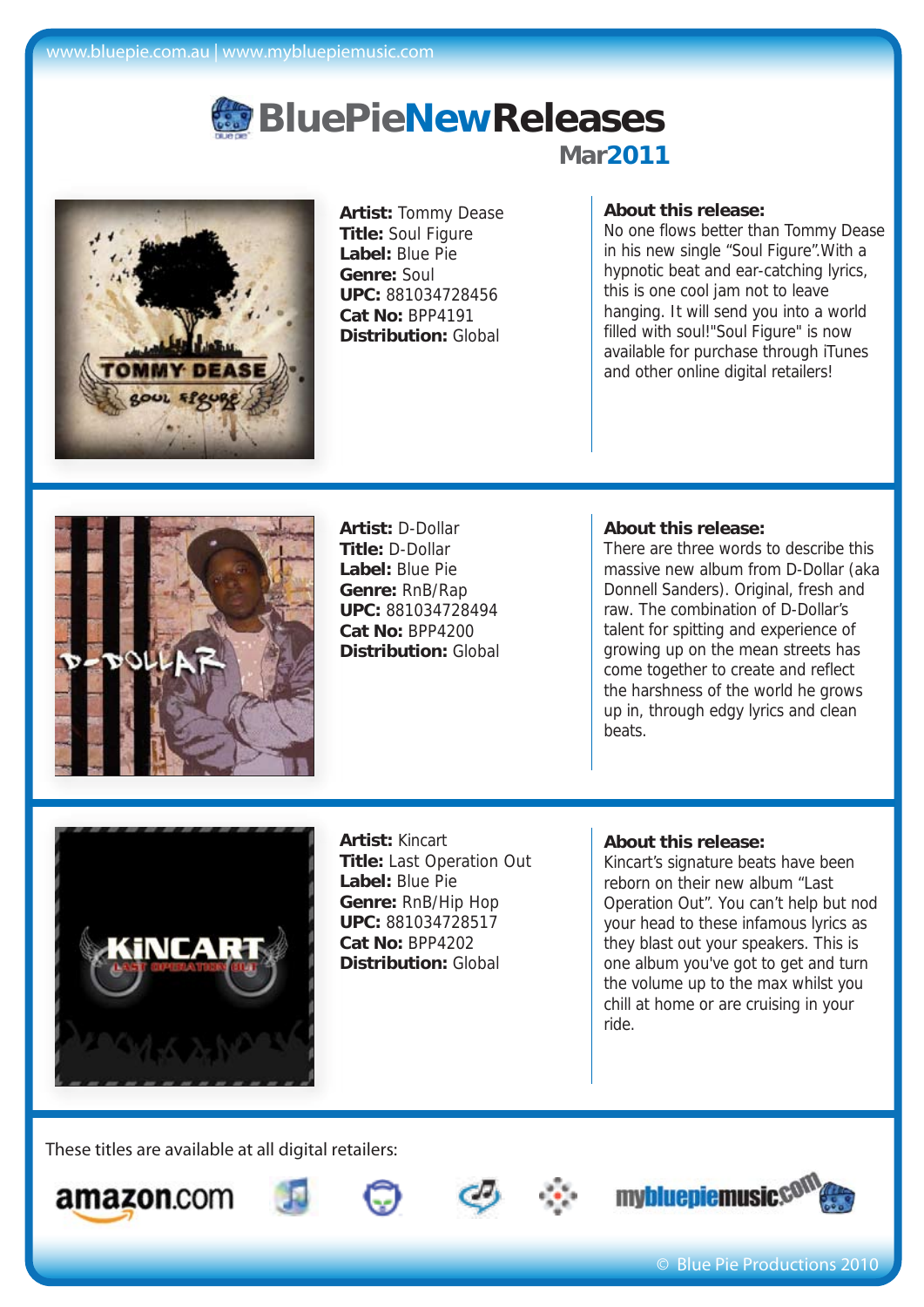

**Artist:** D-Dollar **Title:** D-Dollar **Label:** Blue Pie **Genre:** RnB/Rap **UPC:** 881034728531 **Cat No:** BPP4200 **Distribution:** Global

## **About this release:**

This new single by Janice Marie will literally make you fall in love with her. "I Love You", is by far one of the ultimate love songs of all time.Her soothing voice lulls you into a sense of comfort and ease. A great listen on those special occasions. "I Love You" is now available for purchase through iTunes and other online digital retailers.



**Artist:** Nat Viola **Title:** Turn Your World Around **Label:** Blue Pie **Genre:** Pop **UPC:** 881034728555 **Cat No:** BPP4017 **Distribution:** Global

### **About this release:**

Nat Viola's debut single "Turn Your World Around" will do exactly that! With rich vocals supplemented by her electro fusion melodies she is a force to be reckoned with. This track was produced by Damien Reilly and Petros G, from Petrophonic Records. The track was written by Blue Pie's Geert & Leslie, a power house duo from Europe that know how to craft a cool dance tune. Nat came in and laid the vocals down at Petrophonic and Petros G and Damien did the rest.



**Artist:** Threshing Ground **Title:** I'm In Love With A Girl Called Vinyl **Label:** Blue Pie **Genre:** Pop/Rock **UPC:** 881034728562 **Cat No:** BPP4205 **Distribution:** Global

#### **About this release:**

Threshing Ground have released their long awaited first EP "I'm In Love With A Girl Called Vinyl". These UK born, Sydney boys have thrashed out a raw and quirky album that is just dripping with the clever and witty lyrics of Gary Marsden. You will be humming these catchy pop punk tunes for weeks.









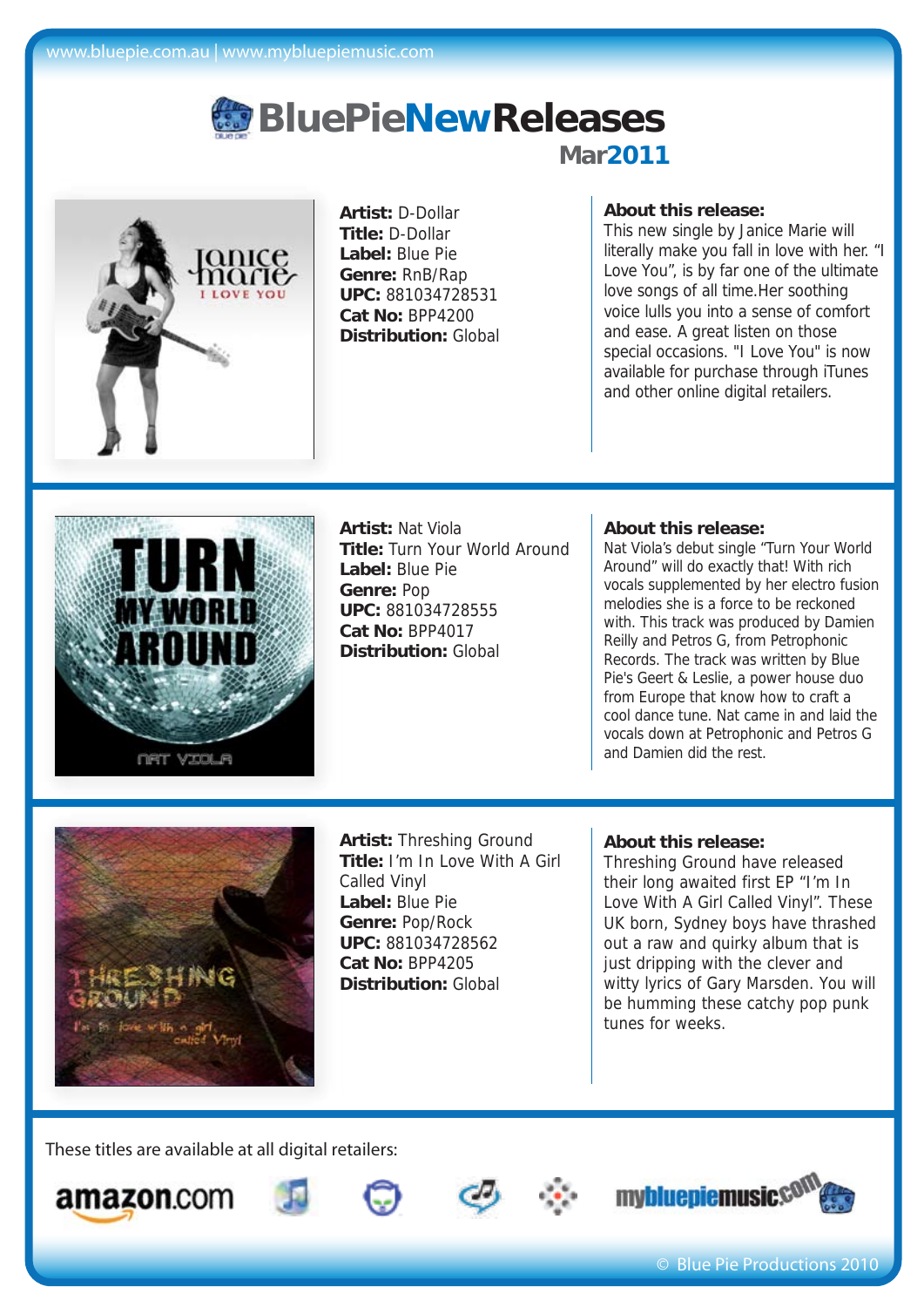

**Artist:** Kaitlin Benes **Title:** Kaitlin Benes **Label:** Blue Pie **Genre:** Pop **UPC:** 881034728593 **Cat No:** BPP4209 **Distribution:** Global

### **About this release:**

Kaitlin Benes, the talented young 17 year old singer/songwriter from small town Nebraska has released her debut self titled album courtesy of Blue Pie. This record exceeds expectations and is nothing short of a delight. With punchy strong vocals and harmonies that resinate from your ears to your toes. Don't miss out on your copy of "Kaitlin Benes". Available now on iTunes and all other leading online digital retailers.



**Artist:** Asmodelle **Title:** Dark Universe **Label:** Blue Pie **Genre:** Electronic/Dance **UPC:** 881034727718 **Cat No:** BPP4220 **Distribution:** Global

### **About this release:**

Welcome to Asmodelle's "Dark Universe". Inspired by the idea of journeying through the dark distant universe, this improvisational ambient music is mysterious to say the least. Each track is subtle and thoughtful and will leave you wanting more. Experience the wonder of Asmodelle's "Dark Universe". Available for purchase through iTunes and all other leading online digital retailers.



**Artist:** Asmodelle **Title:** Electronic Mischief **Label:** Blue Pie **Genre:** Electronic/Dance **UPC:** 881034727725 **Cat No:** BPP4221 **Distribution:** Global

#### **About this release:**

"Electronic Mischief" is an enjoyable collection of mellow, minimal electronica. Her work is delightfully outside of the ever changing typical electronic music – no stuttering dubstep beats here! Its no wonder Urban Mainstream Magazine called Asmodelle a gifted musician. If you enjoyed electronica in the 1990's, then "Electronic Mischief" is an album to check out!









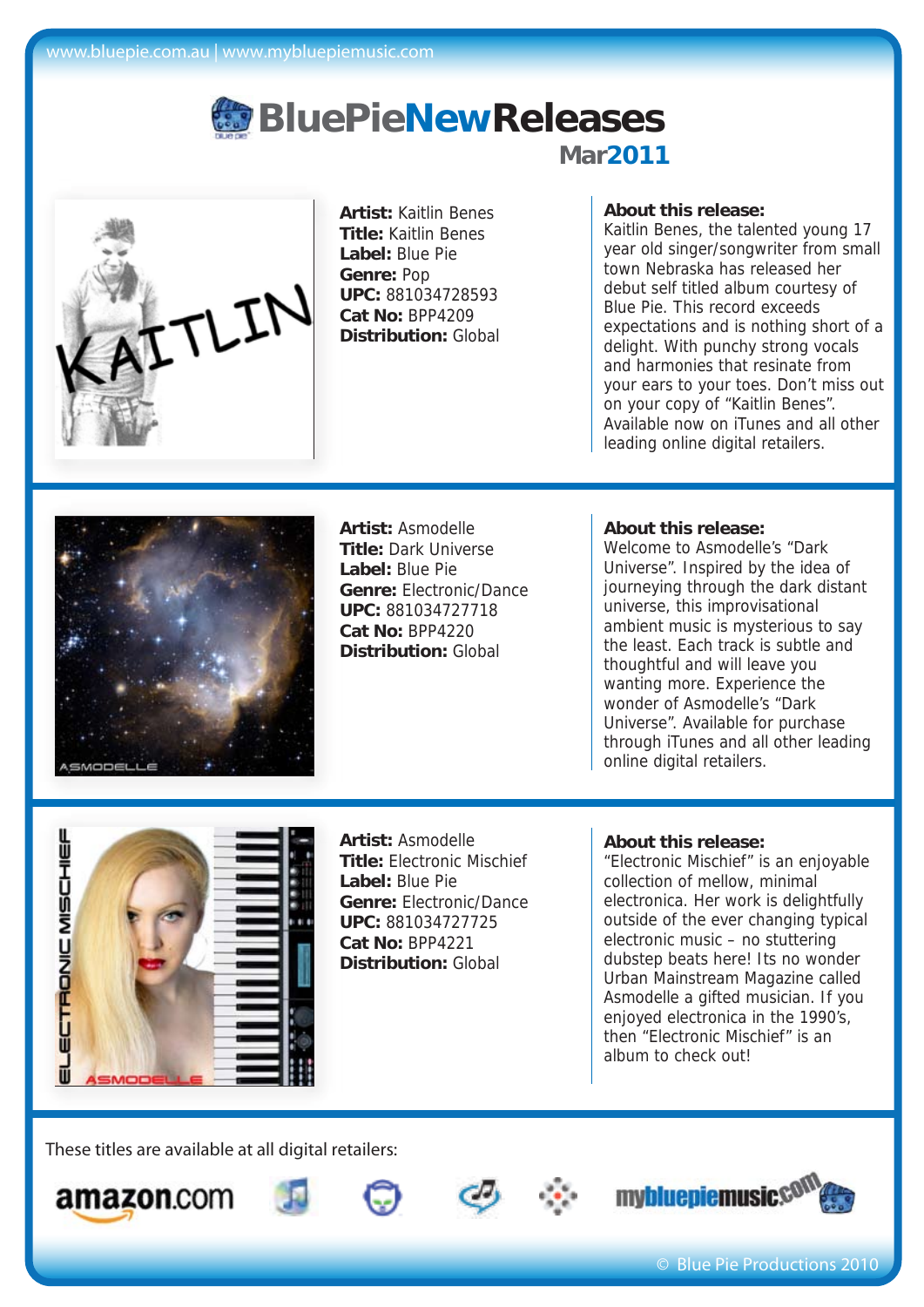

**Artist:** Asmodelle **Title:** Transelectrix **Label:** Blue Pie **Genre:** Electronic/Dance **UPC:** 881034727732 **Cat No:** BPP4214 **Distribution:** Global

### **About this release:**

Asmodelle's long awaited "Transelectrix" is an energetic dance album for lovers of uptempo & club beats. A great album for those who enjoy happy hardcore, house music or even some great chillout stuff. Download it now! Available at iTunes and all other leading online digital retailers.



**Artist:** The Judes **Title:** St Patrick's Army **Label:** Blue Pie **Genre:** Rock **UPC:** 881034742278 **Cat No:** BPP4242 **Distribution:** Global

#### **About this release:**

This new single by The Judes 'St Patrick's Army' will make you wish it was St Patrick's Day everyday. It is full of Rock'n'Roll with an Irish twist, and crafts itself into an upbeat anthem which will get you up onto your feet and dancing. The rowdy and boisterous lyrics complete this hearty track. Let your emotions run free when you listen to the song.The Judes are going from strength to strength, and the release of this single proves this! Download your copy of 'ST. PATRICK'S ARMY' today! For more information about upcoming releases by The Judes, head to their website: www.thejudesmusic.net



**Artist:** Crosson **Title:** Dreamer **Label:** Blue Pie **Genre:** Rock **UPC:** 881034742582 **Cat No:** BPP4217 **Distribution:** Global

#### **About this release:**

Lead Singer 'Crosson', Femme Fatal 'Babylon' and The Temptress 'Medusa' along with their exhilarating band, have released their brand new and long-awaited EP Dreamer. Their unique brand of '80s style glam-rock is further produced in this spellbinding single. Their uniqueness as a band, along with their talent, exceeds all expectations! Join the cult movement and purchase their brand new EP today!